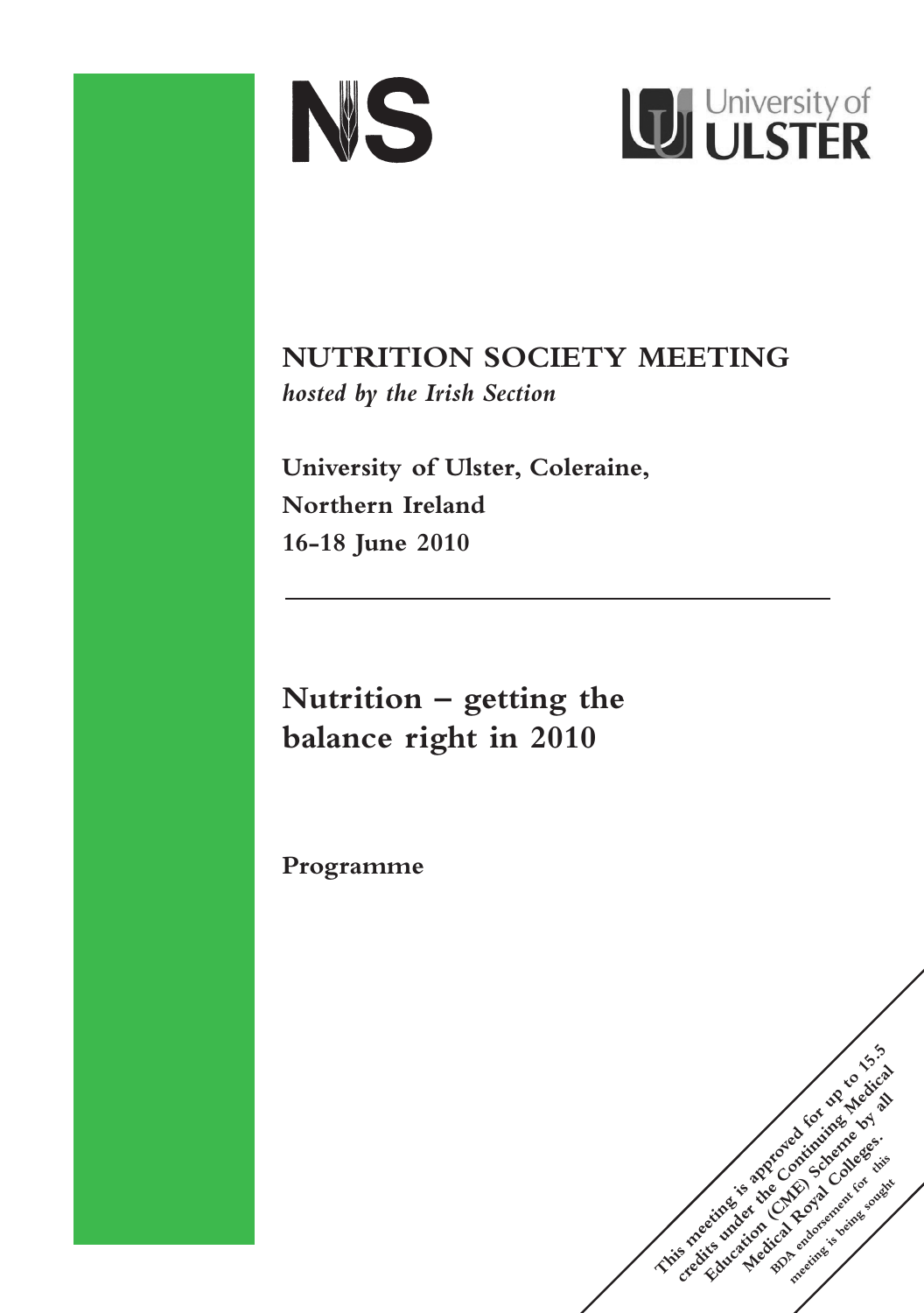## **The Nutrition Society A UK company limited by guarantee Registered in Cardiff No. 1274585 Registered Charity No. 272017 VAT No. 9748078 69**

### **Registered Office Local Organiser**

10 Cambridge Court **Dr Alison Gallagher**<br>
210 Shepherds Bush Road **Dr Alison Gallagher** Telephone: +44(0)20 7602 0228 University of Ulster<br>Facsimile: +44 (0)20 7602 1756 Cromore Road Facsimile: +44 (0)20 7602 1756 Cromore I<br>Website: www.nutritionsociety.org Coleraine Website: www.nutritionsociety.org

210 Shepherds Bush Road Northern Ireland Centre for Food and Health London W6 7NJ. UK School of Biomedical Sciences School of Biomedical Sciences BT52 1SA UK Telephone: +44 (0)28 7032 3178 Facsimile: +44 (0)28 7032 3023 e-mail: am.gallagher@ulster.ac.uk

## **MEETINGS**

This meeting is open to members of the Nutrition Society and other individuals paying the appropriate registration fee. The proceedings of the meetings may not be published, nor communicated to any person except by direct negotiation with, and agreement of, the Nutrition Society.

# **Enquiries: Full information and abstracts available on-line at:**

www.nutritionsociety.org

Further particulars concerning attendance at, and organisation of, this meeting can be obtained from the Local Organiser at the above address.

## **Original Communications: Abstract submission deadline: 6 April 2010.**

Abstracts of Original Communications must be submitted on-line using the electronic submission form available on the Irish Section Meetings page at www.nutritionsociety.org. Completion of this form includes electronic submission of copyright and (for student members) confirmation of supervisor's support. Original Communications should comply with current instructions to authors. The programme of Original Communications and the unedited abstracts of Communications accepted for this meeting will be available on the Society's website: www.nutritionsociety.org . The printed Original Communications programme and abstract booklet will be distributed at registration.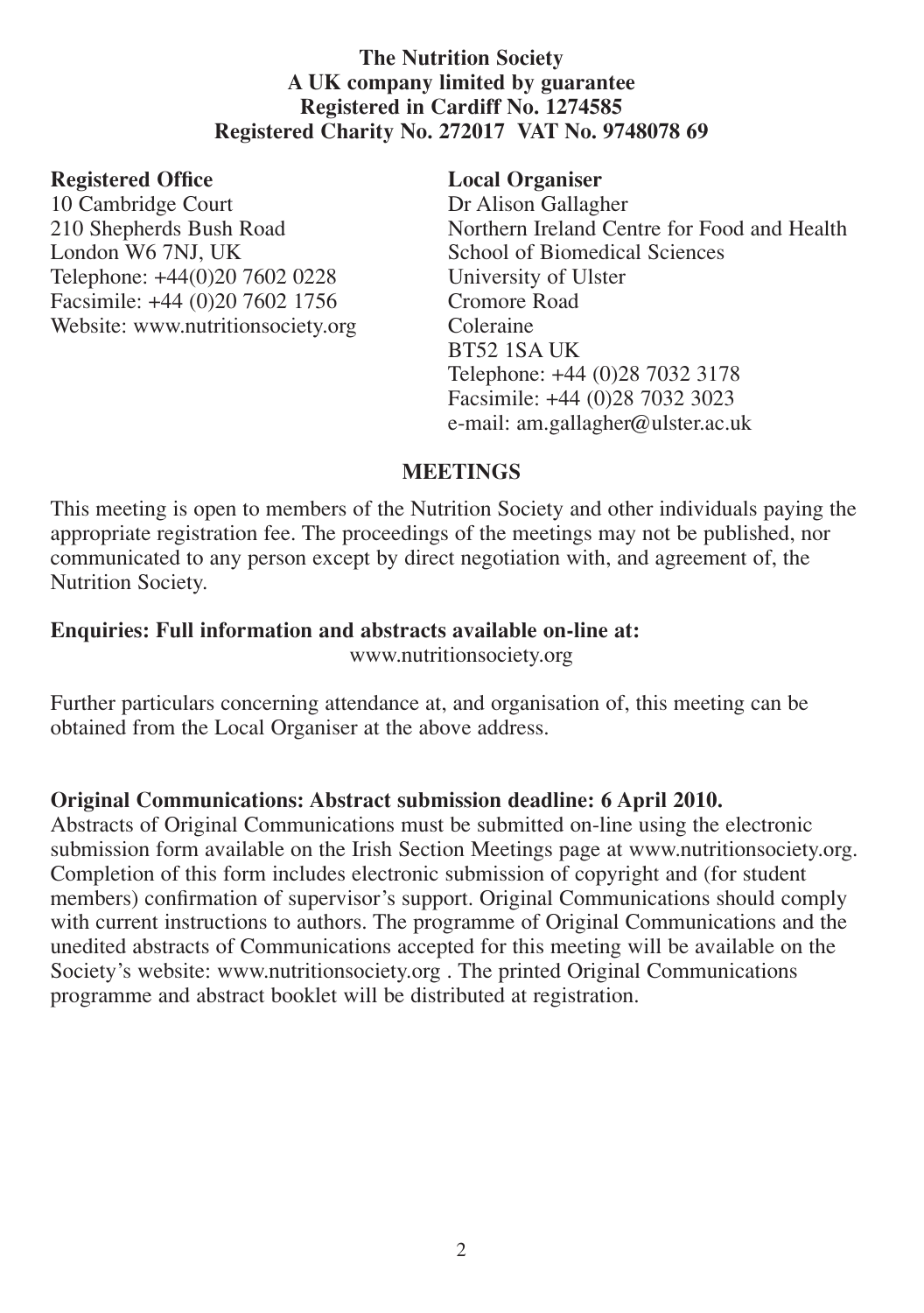# **GENERAL INFORMATION**

*Venue:* University of Ulster, Cromore Road, Coleraine BT52 1SA. Symposium, Oral and Poster Communications will be held in the Riverside Theatre and in the Barmouth. (see location N and E:

http://www.ulster.ac.uk/information/location/Coleraine%20Campus%20Map.pdf).

*Meeting Registration:* The Registration desk will be situated in the foyer of the Riverside Theatre. The desk will be open from 10.00 am on Wednesday 16 June until Friday 18 June 2010.

*Admission:* Only full delegates (not 'accompanying persons') may attend the scientific sessions. Tickets will be issued for meals and functions and must be presented for admission.

*Presentation Format:* Facilities will be available for PowerPoint presentations. Any other presentation needs can only be catered for if speakers request in advance. Facilities will be available to preview presentations in the Riverside Theatre prior to the sessions. Speakers are requested to present their disks to the projection staff at least 20 minutes in advance of the session in which they are speaking and to collect them immediately after the session.

*Editorial Desk:* Please note that unlike previous years there will be no Editorial Desk at this meeting. Original Communications (OCs) will no longer be edited and all OCs presented at the meeting will be copy-edited for house-style and published online in the *Proceedings of the Nutrition Society.* Authors of full papers will be contacted by e-mail after the conference with instructions about how to submit their papers to the *Proceedings*.

*Student Bursaries:* Student members of the Nutrition Society presenting Original Communications who are attending for the full duration of the meeting will be eligible for a bursary of £40 (max). Those eligible should deduct the appropriate sum from their total cost when returning the booking form.

*Student Competition:* A prize of £100 will be awarded to the best presenter in each of the oral and poster categories.

*Business Meetings:* The AGM of the Irish Section of the Nutrition Society will be held at 12.00 hrs on Thursday 17 June 2010 in the Riverside Theatre, University of Ulster.

*Internet access:* Open access PCs will be available for delegate use throughout the conference within the Senior common Room. Wi-Fi is also on-campus and can be arranged for delegates if this is requested before 14 May 2010 (please indicate on booking forms).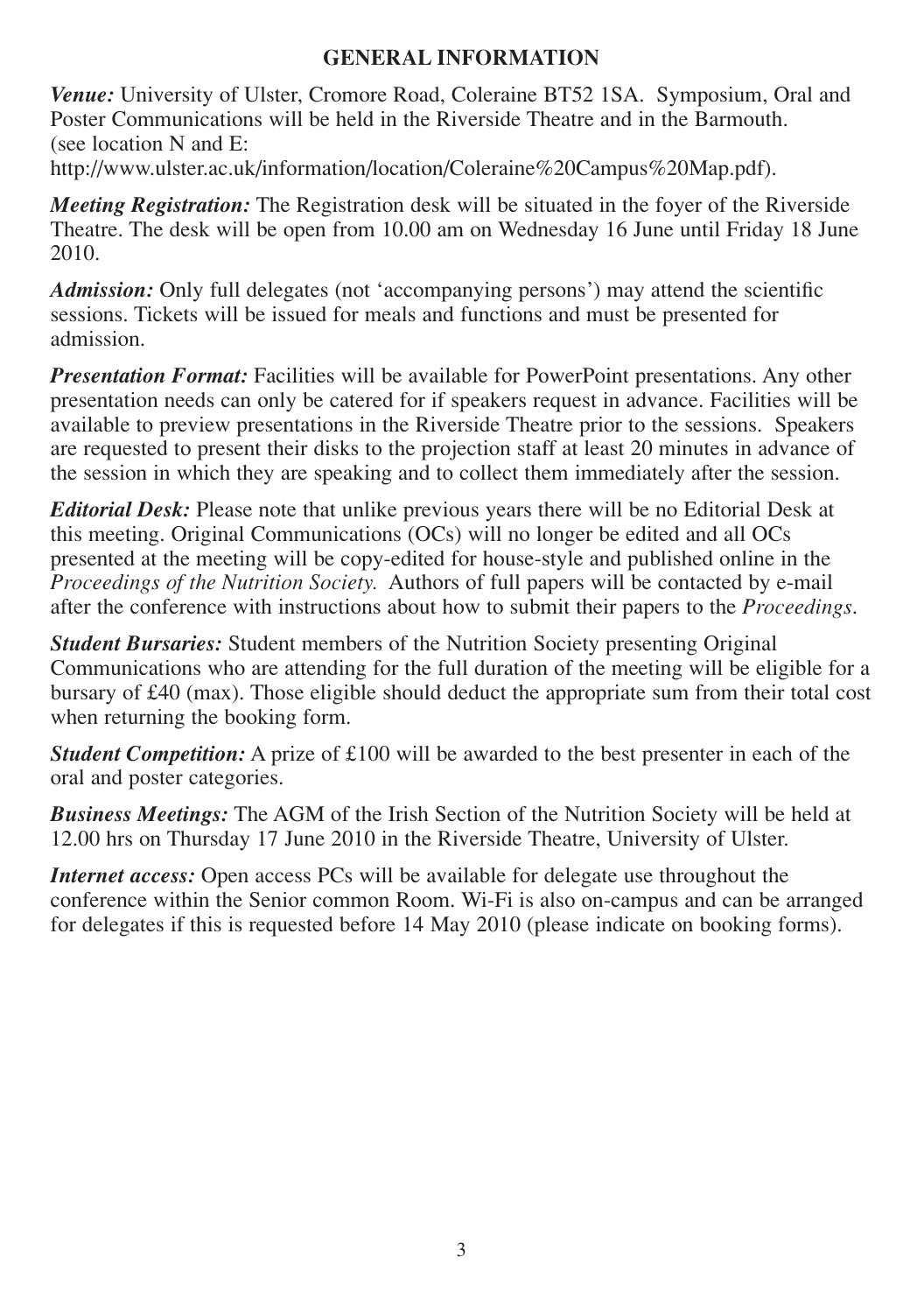# *Travel*

Details of directions for getting to the University of Ulster, Coleraine campus are available at: http://www.ulster.ac.uk/information/location/colerainemap.pdf.

*By plane:* There are 3 airports: City of Derry, Belfast International, and George Best Belfast City.

City of Derry Airport is 23 miles from the Coleraine campus

(http://www.cityofderryairport.com/). There is a bus service, operated by Ulsterbus, which connects with the University's Coleraine campus (http://www.translink.co.uk/). A taxi directly from City of Derry Airport to the University's Coleraine campus costs approximately £28-30.

Belfast International Airport is 50 miles from the Coleraine campus

(http://www.belfastairport.com/). The Airport Express 300 bus service, operating at tenminute frequency during peak hours, connects with Belfast city centre, and is operated by Ulsterbus. The journey time is approximately 30 minutes with the route terminating at the Europa Bus/Rail Centre on Great Victoria Street from where a train or bus can be taken to the Coleraine Campus (http://www.translink.com/). A taxi directly from Belfast International Airport to the University's Coleraine campus costs approximately £65-80. George Best Belfast City Airport is 58 miles from the Coleraine campus

(http://www.belfastcityairport.com/). There is a frequent Airport Express 600 bus service to the Europa Bus/Rail Centre on Great Victoria Street from where a train or bus can be taken to the Coleraine Campus (http://www.translink.co.uk/). A taxi directly from George Best Belfast City Airport to the University's Coleraine campus costs approximately £75-85. *By rail:* The University has its own railway station a 5 minute walk away from the Coleraine campus (http://www.translink.co.uk/).

*By road:* The University is located less than a mile from the centre of Coleraine town. Car parking is available at the University's On-campus Halls of Residence, which are within easy walking distance of the Riverside Theatre.

(http://www.ulster.ac.uk/information/location/colerainemap-bw.pdf). There is a charge for daily car-parking at the University (http://www.ulster.ac.uk/carparks/). If travelling by car to the meeting it is possible to advance purchase daily car parking tickets  $(\text{\pounds}3.00/\text{day})$  if this is requested before 14 May 2010 (please indicate on booking form).

*Taxis:* For those wishing to book taxis some local taxi firms include: O'Kane Taxis http://www.oktaxis.com – Michael 07740984979; City of Derry Taxis – Martin 07811098456; Fon-A-Cab (both Belfast airports) http://www.fonacab.com/ Tel: 02890333333; GB Airport Taxis (always outside Belfast City Airport), Tel: 07964460206.

## *Accommodation:*

The Cranagh Village Halls of Residence at University of Ulster, Coleraine campus, are a short distance (5 minute walk) from the main meeting location. All rooms are en-suite and are grouped together in self-contained flats (with up to 5 rooms per flat). Towels are provided. Kitchen facilities are available on each floor, and a continental breakfast is served in the Bannside refectory. Delegates can pick their keys up from the Accommodation office when they arrive on campus. Resident Assistants will be available for "out of hours" services. Wi-Fi is available within Cranagh Village and can be arranged for delegates if this is requested before 14 May 2010 (please indicate on booking form). A location map will be forwarded with the confirmation of booking.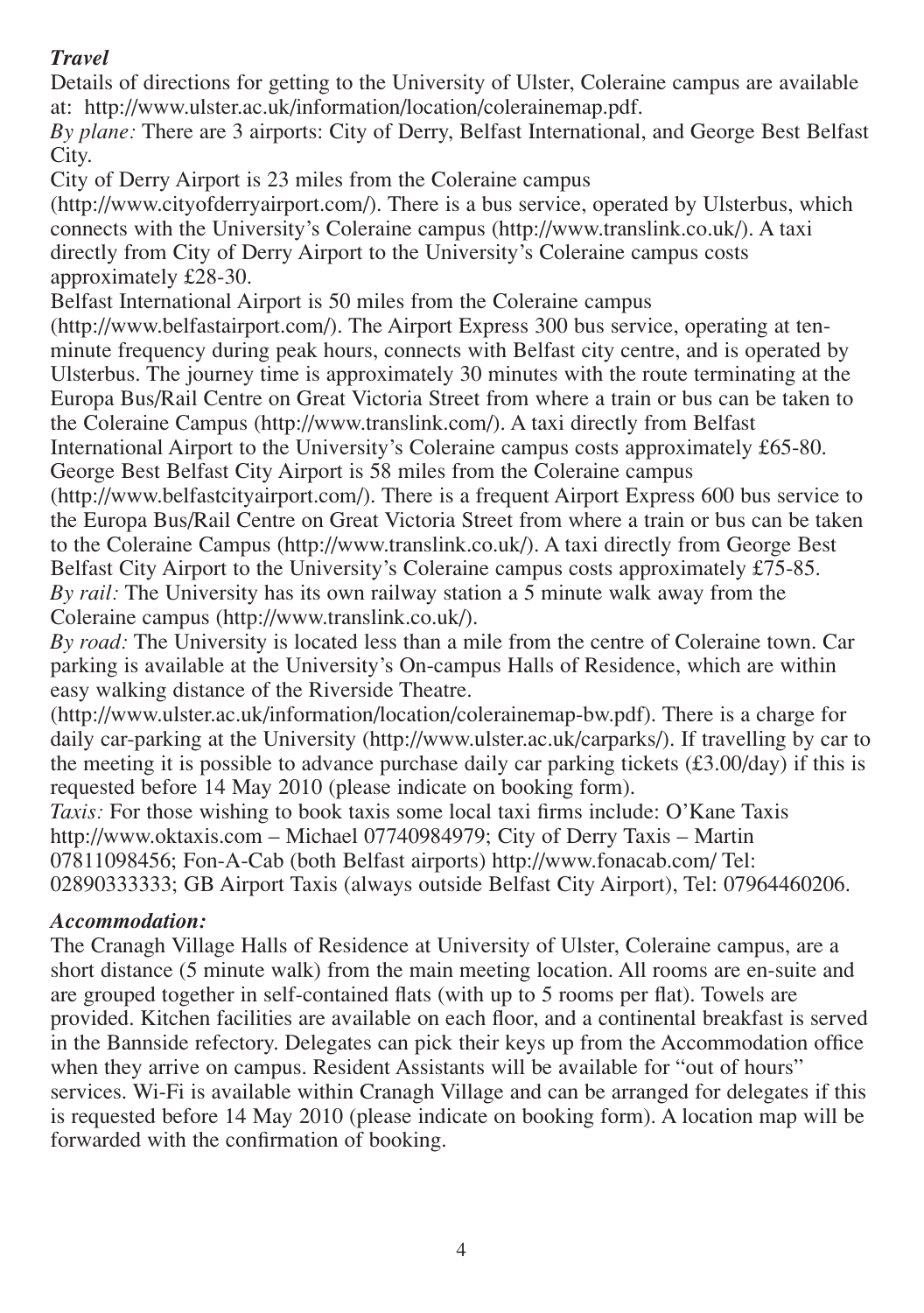Please note that whilst the organisers will arrange accommodation at the above location for the duration of the conference, delegates wishing to arrive early and/or stay after the conference should make their own arrangements for additional accommodation. The Northern Ireland Tourist Board can provide advice regarding accommodation in Belfast (http://www.discovernorthernireland.com/).

*Meals:* Tea/coffee and lunch on Wednesday 16 June through Friday 18 June will be served in the foyer of the Riverside Theatre, University of Ulster. The céilí on Wednesday 16 June will be held in The Senior Common Room at the University of Ulster, Coleraine campus and will be preceded by a drinks reception in the Riverside Theatre. The conference banquet on Thursday 17 June will be held in 55 Degrees North (http://www.55-north.com/) and a bus will take delegates from the conference venue.

### *Travel Maps, Tourist Information:*

Travel information and maps of the University campus will be sent with the acknowledgement of booking.

## **Deadline for receipt of bookings: 14 May 2010**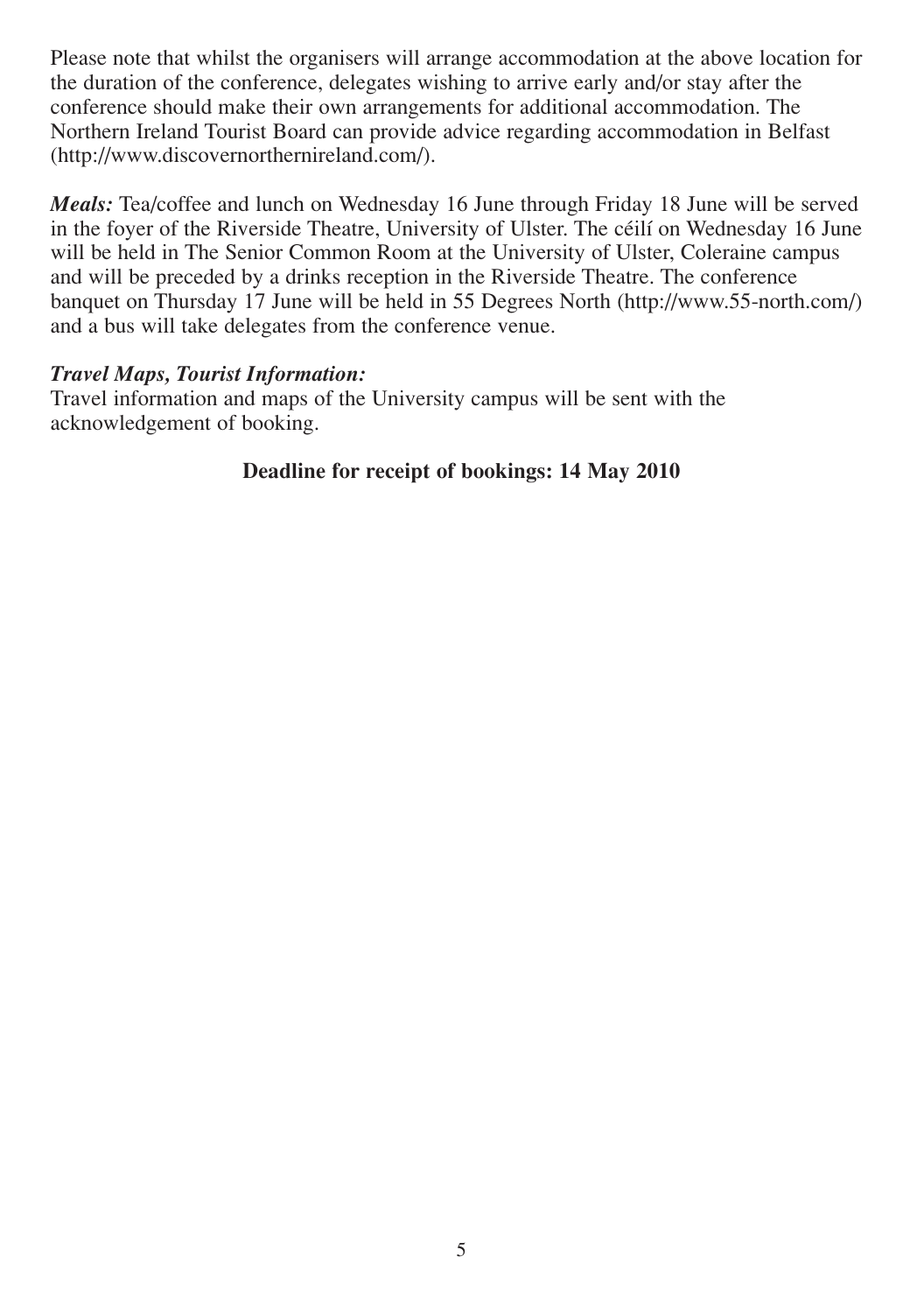#### **Programme**

#### *Nutrition – getting the balance right in 2010*

#### **Wednesday, 16 June 2010**

| 08.30–10.00 Satellite Symposium                             |
|-------------------------------------------------------------|
| A national nutrition phenotype database – the JINGO project |

- 10.00 Registration and Tea/Coffee
- **Session 1 Balancing intake and output: food versus exercise**
- **Chairs:** *Professor Barbara Livingstone (University of Ulster) and Dr Michelle McKinley (Queen's University Belfast)*
- 11.00–11.40 Satiety have we neglected dietary non-nutrients? *Professor Robert Welch, University of Ulster*
- 11.40–12.20 Expectations and the control of human dietary behaviour. *Dr Jeff Brunstrom, University of Bristol*
- 12.20–13.00 Slow food, fast food and the regulation of energy intake. *Professor Kees de Graaf, Wageningen University*
- 13.00–14.00 Lunch
- 14.00–14.40 Interaction between physical activity and food intake: does exercise make you fat? *Professor John Blundell, University of Leeds*
- 14.40–15.20 Balancing exercise and food intake with lactation to promote postpartum weight loss. *Professor Cheryl Lovelady, University of North Carolina*
- 15.20–15.40 Tea/Coffee
- 15.40–18.00 Posters / Oral Communications
- 19.00–Late Drinks reception, Buffet Supper and Céilí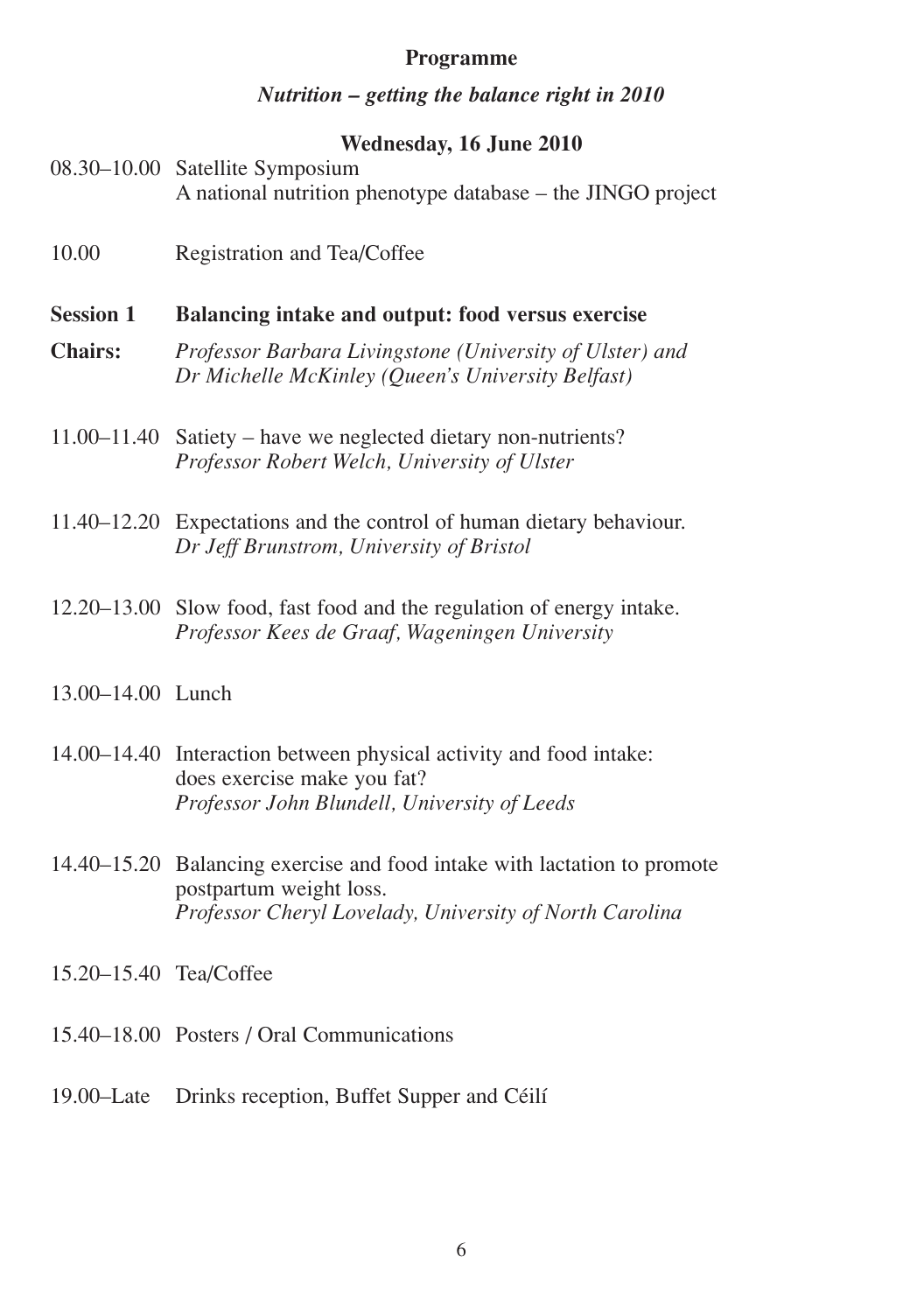### **Thursday, 17 June 2010**

- **Session 2 Balancing benefits and risks of micronutrient intakes**
- *Chairs: Professor Sean Strain (University of Ulster) and Dr Nino Binns (Consultant in Nutrition and Regulatory Affairs)*
- 09.00–09.40 Dietary vitamin D factors which alter synthesis and status. *Dr Julie Wallace, University of Ulster*
- 09.40–10.20 Vitamin  $B_{12}$  and folate: maximising the benefits, minimising the risks. *Dr Anne Molloy, Trinity College Dublin*
- 10.20–10.40 Tea/Coffee
- 10.40–11.20 Risk-benefit analysis of mineral intakes: case studies on copper and iron. *Professor Sue Fairweather-Tait, University of East Anglia*
- 11.20–12.00 Risk-benefit assessment of micronutrients. *Professor Albert Flynn, University College Cork*
- 12.00–13.00 Lunch and AGM
- 13.00–15.00 Posters / Oral Communications
- 15.00–15.20 Tea/Coffee
- **Session 3 Influences of food constituents on gut health**
- *Chairs: Dr Chris Gill (University of Ulster) and Dr Anne Nugent (University College Dublin)*
- 15.20–16.00 Intestinal nutrient sensing and health maintenance. *Professor Soraya Shirazi-Beechey, University of Liverpool*
- 16.00–16.40 Dietary phytochemicals and gut health. *Professor Garry Duthie, Rowett Institute of Nutrition and Health, University of Aberdeen*
- 16.40–17.20 Is equol production beneficial to health? *Dr Pamela Magee, University of Ulster*